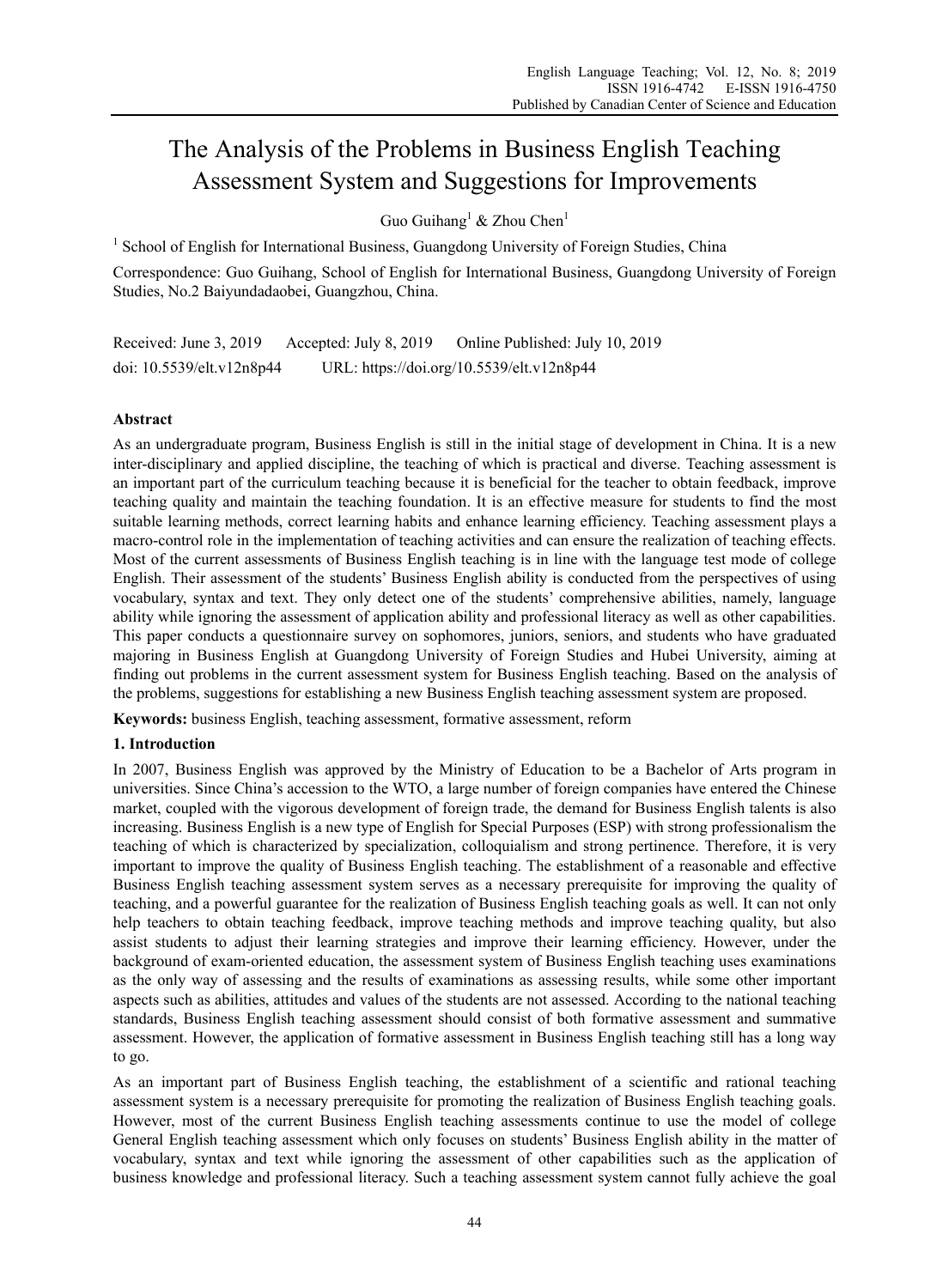of Business English teaching prescribed by the national standard. Due to the strong practicality of Business English as compared with general college English, it is more practical to adopt formative assessment. The integration of formative assessment and summative assessment in Business English teaching assessment is of high social value and practical significance.

To gain an insight into the existing problems in the assessment of Business English Teaching, a questionnaire survey was conducted in this study. Through the analysis of the results of survey, problems existing in the current Business English teaching assessment system were identified, and suggestions for establishing a new Business English assessment system are proposed accordingly.

## **2. Literature Review**

Through the analysis of the current Business English teaching assessment system, Zhou and Tang (2007) put forward that the assessment standard and the assessment method of the current assessment system are too single. They further suggest that teaching assessment should include assessment of teachers and assessment of the students, with the former as a comprehensive assessment of teaching work of teachers, while the latter as the assessment of students' mastery of knowledge, ability and quality. Mo (2009) propose that the application of formative assessment to Business English teaching assessment system could help students to have a better understanding of their own advantages and disadvantages, to establish clear goals and to improve their interest in learning. By analyzing the differences between Business English and General English, Hu (2009) puts forward the idea that the assessment of Business English teaching should be taken in two forms, which are Standard Reference Form Test and Conventional Reference Test. Wang and Hua (2010) analyze the characteristics of Business English and the current assessment system of Business English teaching and propose that the current assessment system of Business English is only aimed at assessing student's mastery of professional knowledge, and usually only takes the result of the final test as the basis of assessment. This kind of assessment system cannot realize a reliable assessment of the actual ability of students, and will get students accustomed to learning by rote rather than attaching great importance to cultivating practical abilities. Based on the problems, they further propose that the current assessment system of Business English should be reformed from three perspectives: content, way and objective. After analyzing the current Business English teaching assessment system, Liu (2011) detects several problems in current assessment system of Business English, such as lack of integrity, lack of interaction and lack of subsequent ductility. She then proposes that formative assessment should be integrated into the Business English teaching assessment system, and the students should be assessed based on the skills stipulated in the *Business English Syllabus*. Chang (2013) finds that the current Business English teaching assessment system is usually based on the summative assessment, with students' mastery of knowledge being assessed by referring to the results of final exams. This kind of assessment system is easy to lead to the students' neglecting of class. In addition, she also proposes that the non-testability assessment should be adopted in Business English teaching assessment with self-assessment and questionnaire survey as supplement. Quan (2015) proposes that the assessment system of Business English based on formative assessment will help the students to enhance their enthusiasm, confidence and interest in studying. After analyzing the current assessment system of Business English, Hu (2015) finds that there exist two problems: the application persistence of the current assessment system cannot be guaranteed, and the assessment of knowledge points is far from enough. She further puts forward the idea that the assessment system should be established by taking the actual needs of students as well as actual needs of social work into consideration. Lu (2015) states that in order to realize the effectiveness of Business English teaching, the assessment system of Business English teaching must be based on formative assessment and the teaching reform and academic exchange platform should be established among schools. Wu (2016) proposes that Business English teaching assessment should be based on formative assessment and should be constructed from the perspective of assessment content, assessment method, assessment standard and assessment process.

Through the review of the above literature available in China, we can find that most of those scholars have detected the lack of formative assessment in the assessment system of Business English teaching. However, these studies are based on qualitative analysis rather than empirical research. In addition, the researches related to the assessment system of Business English teaching are far from enough and still has a long way to go. In order to make up for this deficiency, this paper will make an empirical analysis of the problems existing in the assessment of Business English teaching by means of a questionnaire survey, and then propose suggestions for improvement based on the results of the analysis.

## **3. Theoretical Foundation**

Domestic and foreign scholars' researches on teaching assessment of Business English involve many fields, such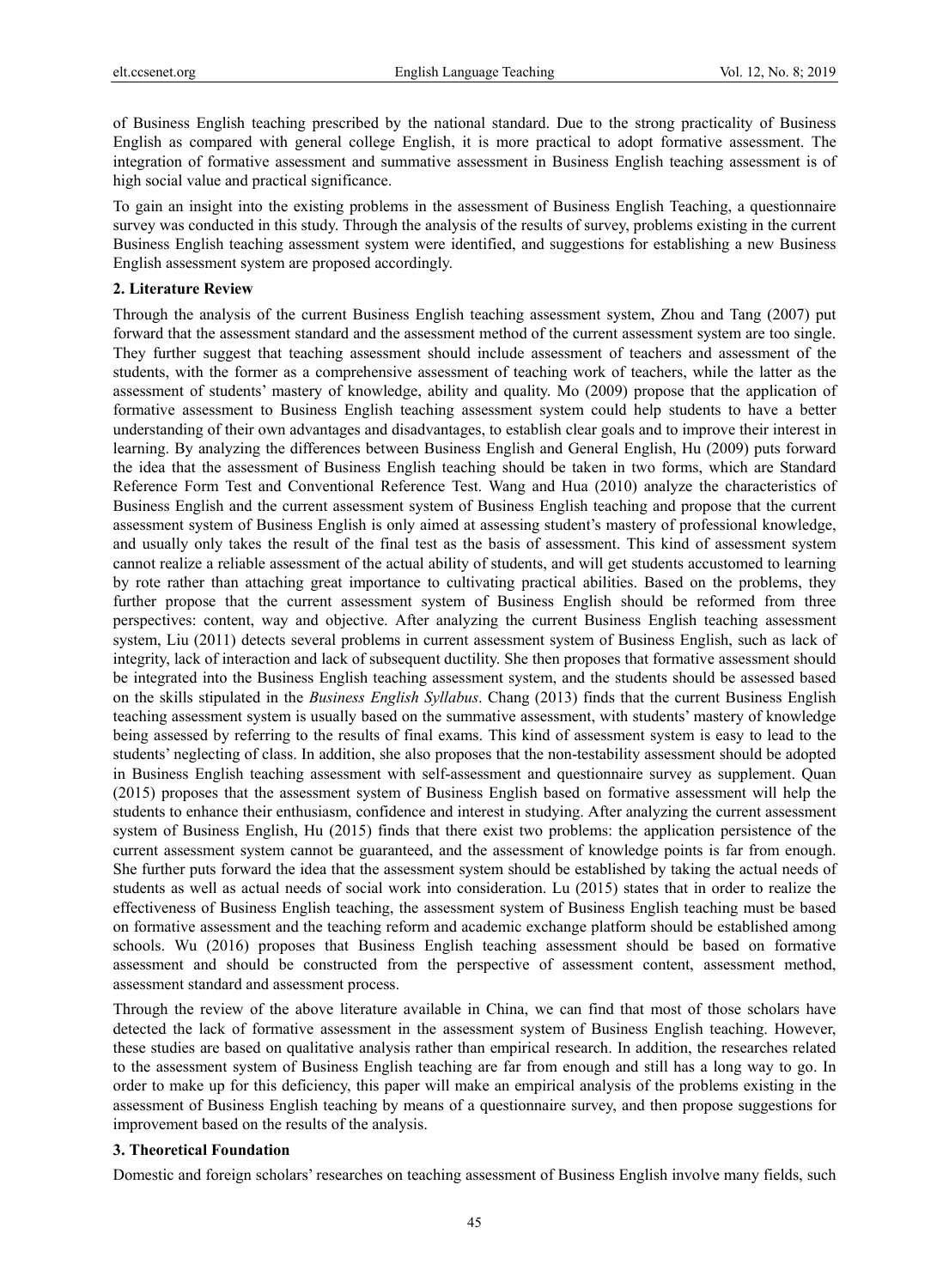as the definition, classification, needs analysis, curriculum design. The theoretical framework of this study mainly includes three aspects, which are the category of teaching assessment, needs analysis and skill-based approach. As for the category of teaching assessment, it facilitates our understanding of the practical teaching assessment. As for needs analysis, it is integrated into the development of Business English students and helps to meet their learning needs accordingly. As for skill-based approach, it helps to identify the skills needed for Business English learners. The combination of the three theories above is conducive to the establishment of a practical and effective teaching assessment system for Business English.

### *3.1 The Category of Teaching Assessment*

The concept of "formative assessment" was first proposed by the American philosopher Shriver in a course study. In the paper named *Assessment Method*, he proposed that there existed two types of education assessment, namely formative assessment and summative assessment. According to the definition made by him, formative assessment occurs in the process of curriculum teaching and education activities, while summative assessment focuses on the results of teaching activities. Since then, many scholars at home and abroad have begun to study the formative assessment. American educationist Broome believes that formative assessment is a systematic assessment, the purpose of which is not to grade or identify learners, but to obtain teaching feedback and improve the quality of education and teaching. Through formative assessment, teachers can get feedback in time, modify teaching methods, and promote effective learning (1971). According to Gepps (1994), formative assessment refers to the assessment of student's work or performance to shape and improve student's ability. From the perspective of Torrance and Price (2001), formative assessment is a continuous process in which students monitor their personal progress (Part, 1998). Hurkey (2002) proposes that formative assessment is a process that tracks students' progress and it focuses on finding ways to help realize it. Jack (2008) proposes that formative assessment is adopted to provide teachers with feedback of the current understanding and skill development of students and finally helps to determine the way forward. Harlem (2005) regards formative assessment as "assessment for learning" and summative assessment as "assessment of learning". From the definition mentioned above, we can draw the conclusion that formative assessment refers to the assessment of students' knowledge, level of ability development, and attitude towards learning in the classroom during the teaching process. This kind of assessment often takes place throughout the entire teaching process and is timely. The formative assessment can not only improve teachers' teaching efficiency, but also develop differentiated assessment criteria based on student differences, promote students' development in all aspects, stimulate students' interest in learning, and cultivate students' self-learning ability.

Summative assessment refers to the judgment of the effectiveness of education in the end of educational activities. The most typical form of summative assessment is examinations. The differences between summative assessment and formative assessment are mainly reflected in six aspects: assessment purpose, assessment object, assessment subject, assessment content, assessment method, and assessment time. The formative assessment is aimed at assessing the teaching effect, analyzing the teaching problem and continuously modifying it, while the summative assessment is aimed at grasping information about the students' learning status quo. Formative assessment focuses on the learning process, while summative assessment emphasizes learning outcomes. The subject of formative assessment includes students, parents and teachers, and the subject of summative assessment exclusively refers to the teacher. Formative assessment can be taken as a assessment of knowledge, skills, learning attitudes, teaching strategies, etc., while summative assessment only assess how students grasp knowledge. Formative assessment methods are diverse, including observations, questionnaires, and other forms, while summative assessments usually only depend on exams or tests. Formative assessment occurs throughout the entire learning process and is irregular, while summative assessment usually occurs when the learning process comes to an end.

## *3.2 Needs Analysis*

Needs analysis was proposed in the mid-1970s after the ESP learners' purpose was recognized. According to Braine (2001), it is almost unthinkable to ignore the needs of the learners in designing English language curriculum. Many scholars have defined need analysis from different perspectives, such as the study or job requirements of the learners (Widdowson, 1978), what the user-institution or society at large regards as necessary or desirable to be learned from a program of language instruction (Mountford, 1981) and different models for needs analysis have been proposed, such as the target situation analysis (TSA) by John Munby (1978), target needs analysis and learning needs analysis by Hutchinson and Waters (1987), Brindley's model (1989), Dudley-Evans's (1998) model. According to Robinson (1987), ESP is established on the basis of the need analysis of learners. What's more, in teaching ESP, it is necessary to firstly investigate and analyze the needs of learners, including social needs and personal needs (Long, 2005). Therefore, we can see that needs analysis can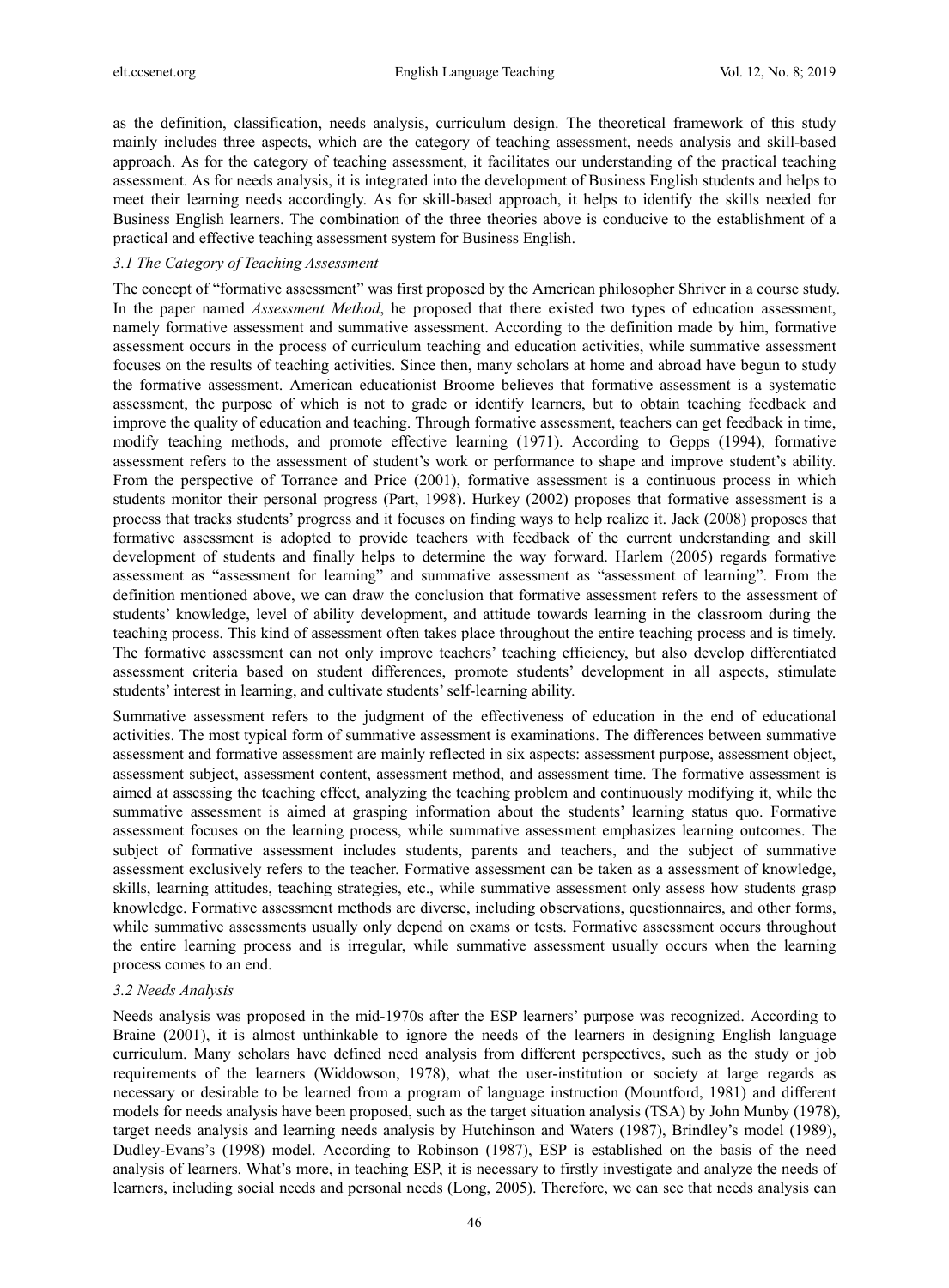be regarded as the foundation of ESP teaching. This study adopts Hutchinson & Waters' model which divides needs analysis into two aspects: the target needs analysis and learning needs analysis. Only by conducting needs analysis can the real needs and intentions of the learners be determined and a practical teaching assessment be established thereby.

## *3.3 Skill-Based Approach*

According to Coffey and West (1994), authenticity should be the top consideration in designing ESP material for the purpose of cultivating the skills. Different from General English, the concept of skill is expanded. By referring to *Teaching Requirements for Business English BA Program in Colleges and Universities (Trial)*, or hereafter *Teaching Requirements*, the specialized knowledge and skills of Business English include four parts: language knowledge and skills, business knowledge and skills, intercultural communication competence and humanistic quality. Therefore, the teaching assessment of Business English should put more emphasis on the real communicative competence of students in business environment rather than the traditional language skills of reading, writing, listening and speaking.

## **4. Research Questions and Method**

## *4.1 Research Questions*

This study, from the perspective of ESP, together with the previous studies and case study, aims at answering the following two questions: 1. What are the problems existed in current teaching assessment system of Business English? 2. How to establish a more practical teaching assessment system of Business English?

## *4.2 Research Method*

This study adopts questionnaire as the research method to better probe into the problems existed in the current assessment system of Business English. Questionnaires are designed to discover the viewpoints of students in Guangdong University of Foreign Studies (GDUFS) and Hubei University because these two colleges are of the same educational status and the author have studied there. To ensure the authenticity and efficiency of the survey, questionnaires are distributed by the APP named SO JUMP. There are altogether 9 questions, the first two are concerned with the basic information of the participants to ensure the objectivity and fairness of this study, and the other seven questions are designed according to the relevant content of *Teaching Requirements*. There are altogether 128 valid questionnaires collected after excluding the invalid ones. The results are shown in the following part.

## **5. Results of Survey and Discussion**

Due to the fact that currently the freshmen majored in Business English may not fully understand the Business English professional assessment system, the survey targets only at the sophomores, juniors, seniors, the undergraduates and postgraduate students of Guangdong University of Foreign Studies and Hubei University. There are 128 questionnaires recollected and most of which are finished by the undergraduates and postgraduate students who have the best understanding of the assessment system. For the analysis of the questionnaire, this paper uses the Likert four-point and five-point measurement methods. The four-point Likert measurement method is used for questions 4, 5, 6, and 7. The four options correspond to 5, 3.75, 2.5, and 1.25 from small to large according to the attitude intensity. For item 3, the Likert five-point measurement method is used. According to the attitude intensity from small to large, the options correspond to 5, 4, 3, 2, and 1 respectively. Therefore, the scores of the five questions are from 1 to five. The ultimate results are as followed:

| options                    | scores | percentages |
|----------------------------|--------|-------------|
| A. Very satisfied          | 6      | $5\%$       |
| B. Satisfied               | 20     | 16%         |
| C. Basically satisfied     | 26     | <b>20%</b>  |
| D. Basically not satisfied | 39     | 30%         |
| E. Not satisfied at all    | 37     | 29%         |
| Total                      | 128    | 100%        |
|                            |        |             |

3. Are you satisfied with the current Business English teaching assessment system?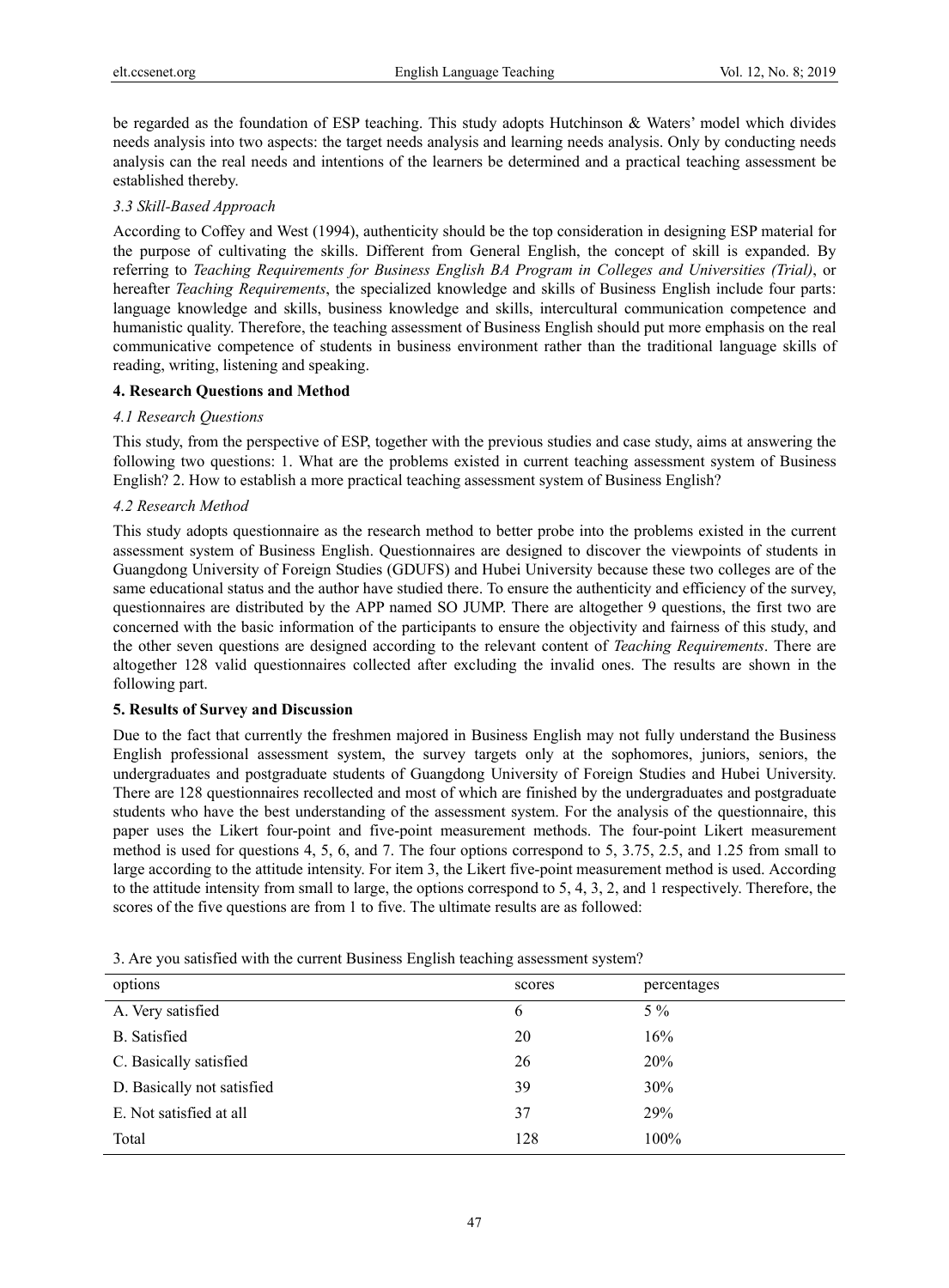| options           | scores | percentages |
|-------------------|--------|-------------|
| A. Absolutely yes |        | $4\%$       |
| B. Basically yes  | 12     | 9%          |
| C. Basically not  | 71     | 54%         |
| D. Not at all     | 40     | 33%         |
| Total             | 128    | 100%        |
|                   |        |             |

4. Do you think that the assessment system of Business English teaching in universities can make a reasonable inspection of your real knowledge or skills?

5. Are the assessment of Business English teaching in the University which you are studying in or have graduated from based on the final exam results as a final basis?

| options           | scores | percentages |
|-------------------|--------|-------------|
| A. Absolutely yes | 52     | 41%         |
| B. Basically yes  | 49     | 38%         |
| C. Basically no   | 23     | 18%         |
| D. Not at all     | 4      | 3%          |
| Total             | 128    | 100%        |

6. Is the Business English teaching assessment in the University which you are studying in or have graduated from beneficial or enlightening for your study after you know the assessment result?

| options                 | scores | percentages |
|-------------------------|--------|-------------|
| A. Absolutely yes       | 8      | 6%          |
| <b>B.</b> Basically yes | 24     | 19%         |
| C. Basically no         | 57     | 45%         |
| D. Not at all           | 39     | 30%         |
| Total                   | 128    | 100%        |

7. Does the Business English teaching assessment in the University which you are studying in or have graduated from assess the students' abilities of applying the knowledge into practical use?

| options           | scores | percentages |
|-------------------|--------|-------------|
| A. Absolutely yes | 7      | 6%          |
| B. Basically yes  | 37     | 29%         |
| C. Basically no   | 53     | 41%         |
| D. Not at all     | 31     | 24%         |
| Total             | 128    | 100%        |

8. Is there any other form except from exams for Business English teaching assessment in the University which you are studying in or have graduated from?

| options | scores | percentages |
|---------|--------|-------------|
| A. Yes  | 49     | 38%         |
| B. No   | 79     | 62%         |
| Total   | 128    | 100%        |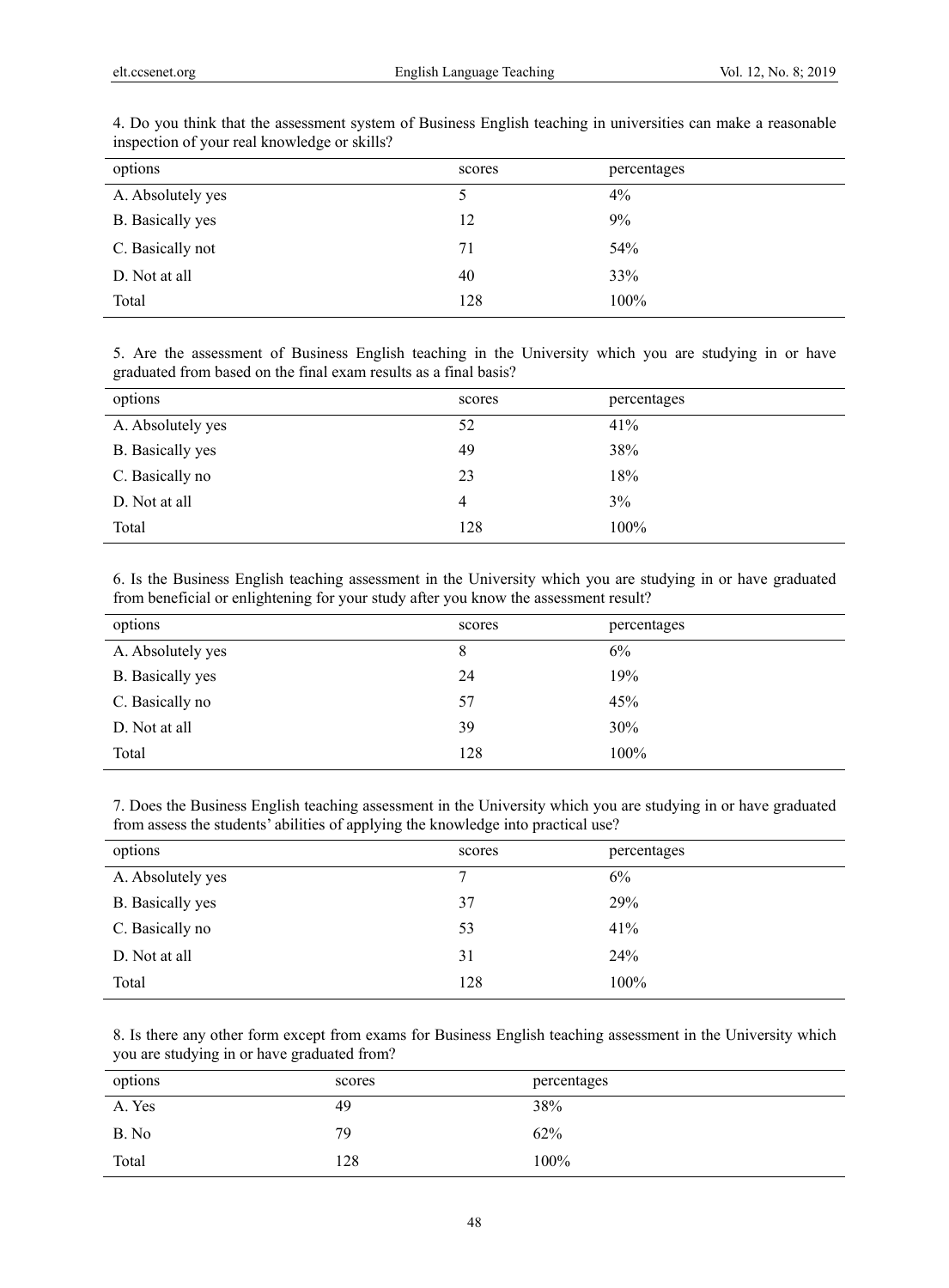| $\overline{\phantom{a}}$<br><u>.</u><br>ັ |        |             |
|-------------------------------------------|--------|-------------|
| options                                   | scores | percentages |
| A. Yes                                    |        | 2%          |
| B. No                                     | 125    | 98%         |
| Total                                     | 128    | 100%        |

9. Is there any subject except from teachers for Business English teaching assessment in the University which you are studying in or have graduated from?

By using Likert four-point and five-point measurement methods, the scores of the problems three to seven are shown in the following table.

| Question   | Scores (out of 5') |
|------------|--------------------|
| Question 3 | 2.38               |
| Question 4 | 2.30               |
| Question 5 | 3.9625             |
| Question 6 | 2.512              |
| Question 7 | 2.7125             |

Table 1. Scores of Question 3-7 of the Questionnaire

From the score of question 3, we can see that the students are not satisfied with the current Business English teaching assessment system. From the final score of question 4, we can see that current Business English students think that the Business English teaching assessment system cannot effectively assess their actual knowledge or the actual situation of skills training. From the final score of question 5, it can be seen that from the perspective of Business English majors, the scores of the final examination account for a large proportion of the final Business English teaching assessment results. From the final score of question 6, we can see that, for Business English majors, the assessment result of the final Business English major teaching has little incentive or help for their learning after they know the results. From the final score of question 7, we can see that Business English majors think that Business English assessment system attaches great importance to the students' mastery of the knowledge, while the assessing of their skill of applying knowledge is often ignored.

There are 22 additional answers collected for question 8. According to the 22 answers, we can see that in addition to the examinations, there are mainly two types of assessing ways which are PPT presentations and case studies. The final results of question 9 showed that there are three people indicating that the subject of their school's Business English teaching assessment is not only their teachers, but the three did not fill out specific answers.

# **6. Current Status of Business English Teaching Assessment System and Existing Weaknesses**

In 2009, *Teaching Requirements* proposed to use formative and summative assessment methods to fully assess students' ability of applying English. This requirement also applies to Business English teaching assessment. However, due to the fact that the university's assessment of students' mastery of knowledge is still largely based on the students' achievements. There is still a long way to go before the formative assessment is truly integrated into Business English teaching.

At present, after the analysis of the questionnaire results, the problems of the assessment system for Business English majors in colleges and universities can be summarized as follows:

Firstly, the assessment results of Business English teaching are generally announced after the end of the semester. This practice runs counter to the goal of the Business English teaching assessment system as the purpose of assessment is to understand the deficiencies in the students in their learning process and to promote better learning by changing teaching methods. However, the current assessment system seems to be aimed at ranking student according to their test scores. The problems found after the assessment have not been further studied and solved. Such teaching assessment is only a form without any practical results.

Secondly, the current assessment system of Business English fails to realize continuity and timeliness. Most course teachers still focus on examinations for students and do not conduct serial analysis on the basic content of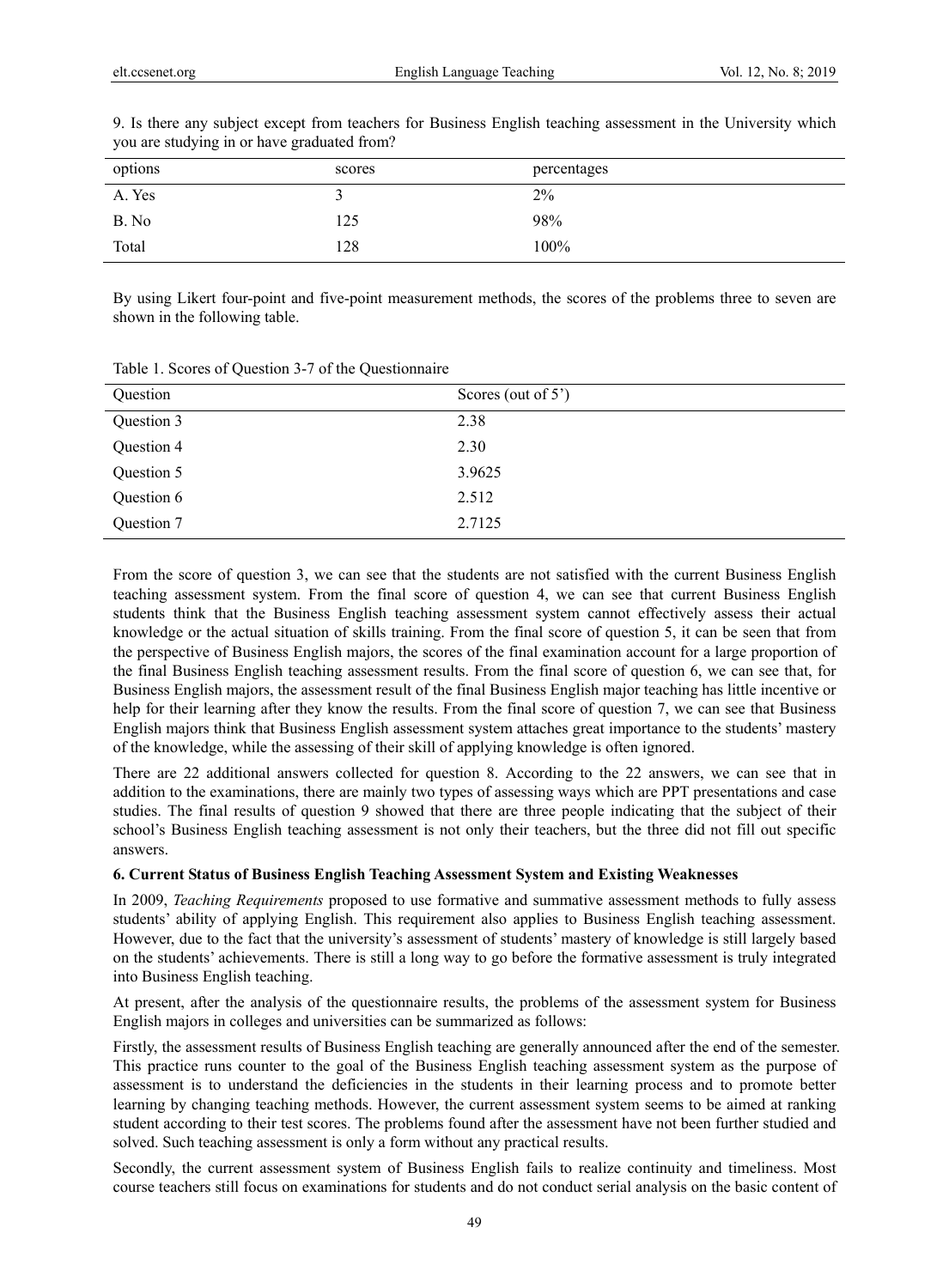Business English classroom teaching. Students can obtain high scores by learning by rote before the exam. This practice fails to examine students' actual abilities. Instead, students are overly concerned with book knowledge while neglecting the cultivation of practical abilities or exploring spirits which runs counter to the real learning needs of the students and the skill-based approach of Business English. Therefore, students cannot really understand the essence of Business English classroom knowledge. Due to the lack of mastery of a comprehensive English classroom thinking, students cannot truly use what they have learned after graduation. In addition, it is often the case that only one or two tests are conducted every semester. Therefore, the assessment results lack credibility and cannot truly reflect the knowledge mastery level or skill level of students.

Thirdly, the assessment method is single. At present, there are mainly two methods adopted for Business English teaching assessment: classroom presentation and final exam. It seems that the classroom performance and final exam results are representative of the quality of teaching, while neglecting the assessment of teaching objectives, skill training, teaching quality, teachers' quality, teaching conditions and other aspects. The current single assessment method cannot truly reflect the quality of teaching and student learning, and thus cannot help the teachers or the students to find out the omissions and make up for the deficiencies.

Fourthly, the assessment subject is single. In most cases, the subject of current Business English teaching assessment system is the teacher, and the student is only the object of assessment. Due to the lack of self-assessment by students themselves and mutual assessment among students, this assessment system is not beneficial for students to have interaction, cultivate learning initiative, good study habits and correct learning attitude.

## **7. Establishing of a New Business English Teaching Assessment System**

Establishing a scientific and reasonable assessment system for Business English teaching not only helps to improve the quality of Business English teaching, but also promotes the development of Business English talents. This paper analyzes the existing problems in the current Business English teaching assessment system, and believes that the current Business English teaching assessment system should be reformed from the following aspects:

## *7.1 Improving the Diversity of Business English Teaching Assessment Forms*

The assessment of current Business English teaching is mainly based on the results of students' final exam. This assessment method can easily lead students' being tired of study, not paying attention to classroom learning, skipping class, and cheating in exams. In order to reduce the occurrence of student absenteeism, many teachers use formative assessment methods such as random roll call or questioning in class. However, these methods can not eliminate students' blundering emotions or contempt for classroom teaching. Some teachers divide students into several groups to conduct case studies to test students' mastery of knowledge and take the performance of group presentations as part of the final assessment results. Although this formative assessment method has improved students' participation to a certain extent and is conducive to improving students' practical application of knowledge. However, due to the limited time in class, teachers usually choose one group to do presentation in every class which will be hard to mobilize the enthusiasm of other students who do not need to participate in. And in many cases, due to lack of preparation before class, many students often find it hard to understand the content of the other groups' presentations. Therefore, various forms of formative assessment such as classroom presentations, seminars, project design, and case tracking can be integrated into the Business English teaching assessment system to truly realize the overall value of formative assessment.

### *7.2 Reforming the Content of Business English Teaching Assessment System*

The traditional Business English teaching assessment system mainly focuses on students' mastery of textbook knowledge or knowledge imparted by the teachers. Through the need analysis of the Business English students and taking the skill-based approach of Business English into consideration, we know that they aim at being interdisciplinary and applied talents who have solid foundation in English and international perspective and humanistic qualities, mastering basic theories and knowledge such as linguistics, economics, management and law, familiar with the rules and practices of international business and who are equipped with practical ability to apply English skills, business practice skills, cross-cultural communication skills, critical and creative capabilities. Therefore, the new Business English teaching assessment system should pay more attention to formative assessment which not only assess students' mastery of knowledge, but also examine students' practical ability to use knowledge. For example, after learning the principle and related professional knowledge of formulating balance sheet in the Accounting class, in order to cultivate students' practical ability, teachers can use the real company's balance sheet to examine students' actual analysis ability and knowledge application ability.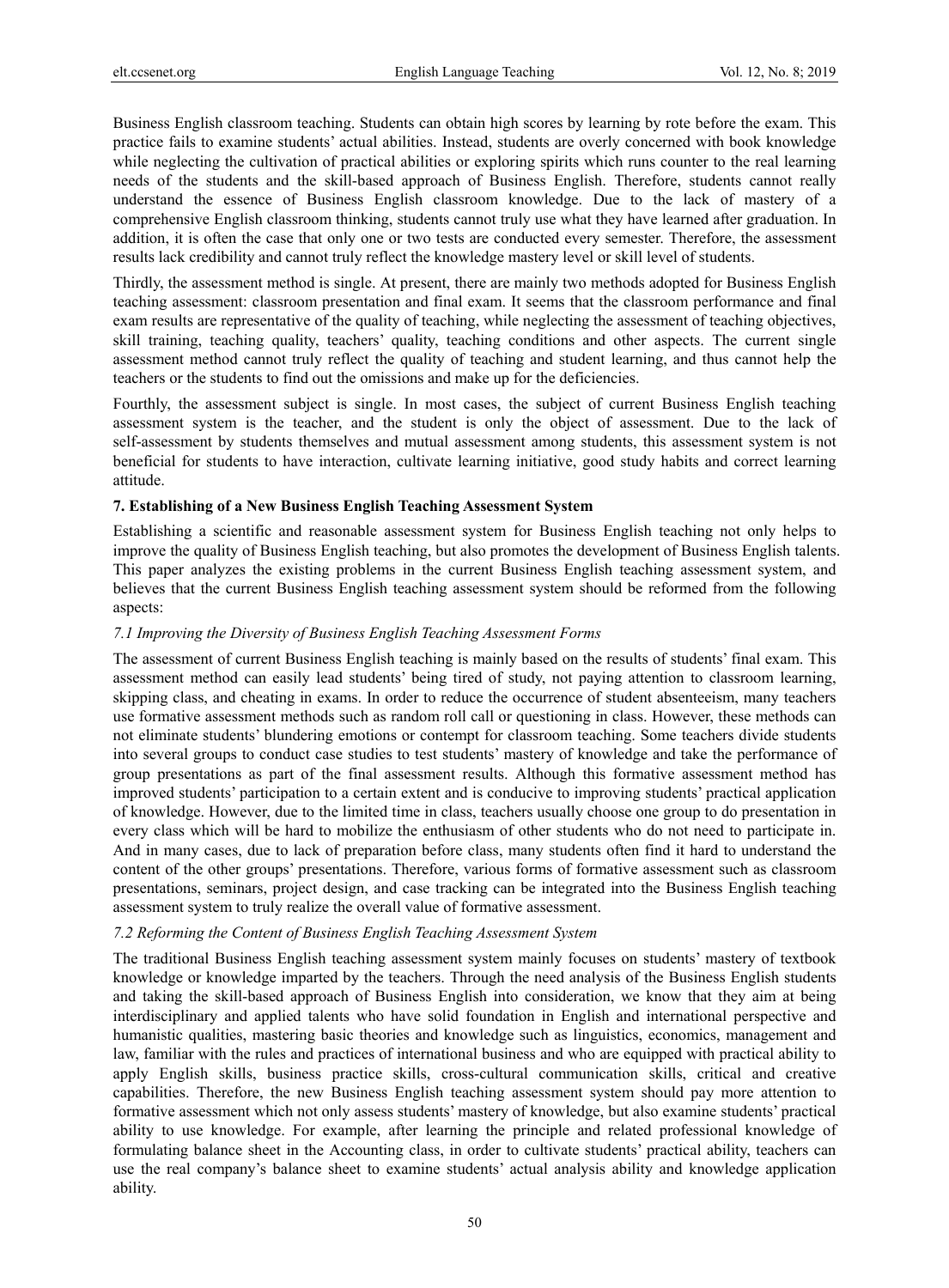## *7.3 Reforming the Subject of the Business English Teaching Assessment System*

The current Business English teaching assessment system mainly takes teachers as the subject of assessment. However, this assessment method is too simple because the teachers are not always with the students, they cannot accurately assess the student's true learning attitude, or learning ability. The subject of the new Business English teaching assessment system should include several aspects, students' self-assessment, mutual assessment among students, assessment of internship companies. Through students' self-assessment, students can reflect on their own deficiencies in learning needs and skills, then resort to self-criticism and self-correction. As we know, those closely involved cannot see as clearly as those outside, mutual assessment among students can help other students recognize their own deficiencies or problems, help others to make progress, and achieve positive interaction among the students. At the same time, through the assessment of other students, students' awareness of responsibilities has improved, and it helps students reflect on their own problems. Through the assessment made by the internship companies, students' knowledge or skills can be examined and they can be fully aware of whether they have met the needs of the working environment. By increasing the subjects of the assessment system, the comprehensiveness and fairness of the assessment results can be improved.

## *7.4 Establishing Clear, Actionable Criteria of Assessment*

The current Business English teaching assessment system does not clearly define the assessment content, assessment form, appraiser, assessment frequency, assessment hierarchy, or assessment module, which can easily lead to lack of continuity, accuracy, and fairness in the assessment. Since the new Business English teaching assessment system pays more attention to formative assessment, a variety of assessment methods will be used to track the implementation of teaching objectives in the whole process of teaching. Therefore, the importance of formulating clear and operable assessment standards becomes even more prominent. According to the syllabus, Business English teaching assessment is mainly divided into two layers: knowledge layer and skill layer; the assessment content includes four parts: English knowledge and skills, business knowledge and skills, cross-cultural communication skills and humanistic qualities. Except from the traditional written test of the summative assessment, a variety of formative assessment methods should also be included; The subject of assessment should be changed from only teachers to the combination of teachers, students, internship companies, and other subjects; the assessment frequency should be set according to the specific course requirements, for instance, the frequency of the assessment of knowledge may be higher; while for the assessment of the skill, the frequency may be lower. At the same time, the assessment system should also have a clear assessment scale in order to achieve an accurate and fair assessment of the students' actual mastery of skills and the extent to which they meet their leaning needs.

### **8. Conclusion**

According to the *Teaching Requirements*, for the purpose of fully assessing students' ability of applying English, the assessment system for Business English teaching should use a combination of formative and summative assessments. However, according to the survey, we find that the assessment system of Business English teaching in colleges and universities still largely relies on the summative assessment while ignoring the importance of formative assessment. The current Business English assessment system mainly has the following problems: lack of continuity and timeliness, low credibility, single assessment subject and assessment content. As the integration of formative assessment in the current assessment system of Business English teaching can improve the quality and the effectiveness of teaching, and better assess whether the students have mastered certain skills and met their leaning needs. Therefore, in the current Business English teaching assessment system, the integration of formative assessment is an inevitable trend in the reform of Business English teaching assessment system. Based on the problems found above, this article proposes the following suggestions for the establishment of a new assessment system for Business English teaching: First, to improve the diversification of Business English teaching assessment forms; Second, to reform the contents of assessment of Business English teaching assessment system; Third, to reform the subject of the assessment system of Business English teaching; Last, formulate clear and operable assessment criteria. The establishment of a scientific and reasonable Business English teaching assessment system not only helps improve the quality of Business English teaching, but also promotes the development of Business English talents and promotes the successful completion of Business English teaching goals as stipulated in the syllabus.

## **Acknowledgements**

This research was supported with funds from Guangdong University of Foreign Studies under the provincial research project of the Career Development Strategies and Practices for Business English Teachers Under the Guide of National Criteria for Teaching Quality of Undergraduate Programs. The support is gratefully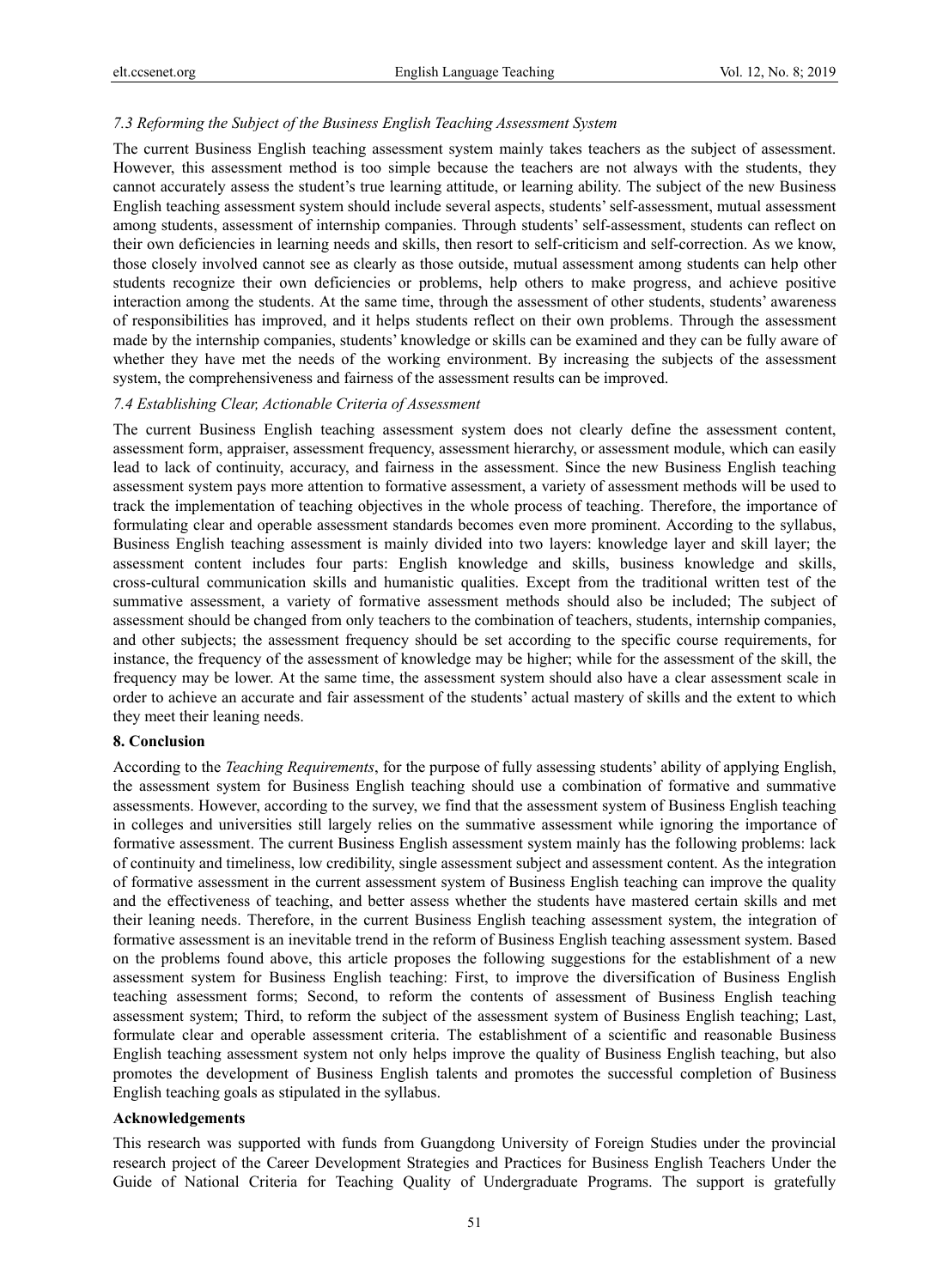acknowledged.

#### **References**

Bloom. (1989). *Educational Evaluation*. East China Normal University Press.

- Braine, G. (2001). Twenty years of needs analyses: Reflections on a personal journey. In J. Flowerdew, & M. Peacock (Ed.) *Research Perspectives on English for Academic Purposes*. Cambridge: Cambridge University Press.
- Brindley, G. Z. (1989). The role of needs analysis in adult ESL program design. In R. K. Johnson (Ed.), *The second language curriculum*. Cambridge: Cambridge University Press.
- Chen, Y. K. (1999). *Educational Evaluation*. Beijing: People's Education Press. https://doi.org/10.1080/ 09500799908666948
- Chen, Z. M., & Wang, L. F. (2009). *Teaching Requirements for Business English BA Program in Colleges and Universities (Trial)*. Beijing: Higher Education Press.
- Coffey, B. (1984). State of the art article-ESP: English for specific purposes. *Language Teaching.*  https://doi.org/10.1017/S0261444800010405
- Department of Higher Education, Ministry of Education. Requirements for College English Teaching (Trial). (2004). *Beijing: Tsinghua University Press*.
- Dudley-Evans, T., & St John, M. J. (1998). *Developments in ESP.* Cambridge: Cambridge University Press.
- Egon, G. G., & Yvonna, S. L. (1989). *Fourth Generation Evaluation*. Newbury Park, Calif: Sage public-actions.
- Guo, L., & Hu, X. L. (2005). Discussion on the Effectveness of Formative Assessment in English Teaching. *Sun Yatsen University Forum, 25*(6), 34-35.
- Harlen, W., & James, M. (1997). Assessment and learning: differences and relationships between formative and summative assessment. *Assessment in Education: Principles, Policy & Practice, 4*(3), 365-379. https://doi.org/10.1080/0969594970040304
- Hood, S. (2004). *Appraising Research: Taking a Stance in Academic Writing*. University of Sydney.
- Hu, J. (2009). Some Thoughts on Improving the Teaching Assessment Methods of Business English. *Journal of Educational Institute of Taiyuan University, 27*(3), 36-39.
- Hu, Y. (2015) Formative and Summative Assessment System for Business English Teaching. *English on. Campus,* 41-42.
- Hutchinson, T., & Waters, A. (1987). *English for Specific Purposes*. Cambridge: Cambridge University Press. https://doi.org/10.1017/CBO9780511733031
- Hunston, S., & Thompson, G. (2000). *Assessment in Text: Authorial Stance and the Construction of Discourse.*  New York: Oxford University Press.
- Jan, M. F. (1999). *Enlightening Multiple Intelligence Papers*. Taipei: National Taiwan Normal University Press.
- Liu, Q. C. (2011). Construction of Formative Assessment System of Business English "MHS" Model in Higher Occupational Colleges. *Journal of Huzhou Vocational and Technological College, 85*(3), 86-88.
- Lin, W. (2017). The Application of Formative Assessment in Business English Teaching. *Journal of Jilin TV and Radio University, 181*(1), 17-18.
- Long, M. H. (2005). *Second Language Needs Analysis*. Cambridge: Cambridge University Press. https://doi.org/10.1017/CBO9780511667299
- Luo, S. Q. (2003). *A Study on Formative Assessment of English Classroom Teaching*. Foreign Language Teaching and Research Press.
- Lv, X. X. (2015). Construction of Teaching Assessment System for Business English Major Based on Teaching Effectiveness. *Chinese & Foreign Entrepreneurs, 498*(6), 221-225.
- Mo, X. R. (2009). Exploration and Application of Formative Assessment of Business English Visual-Audio-Speaking. *Journal of Shandong Business English Vocational and Technological College, 9*(4), 47-49.
- Mountford, A. (1981). The what, the why and the way, in Aupelf/Goethe Institute/*British Council* (1).
- Munby, J. (1978). *Communicative Syllabus Design*. Cambridge: Cambridge University Press.